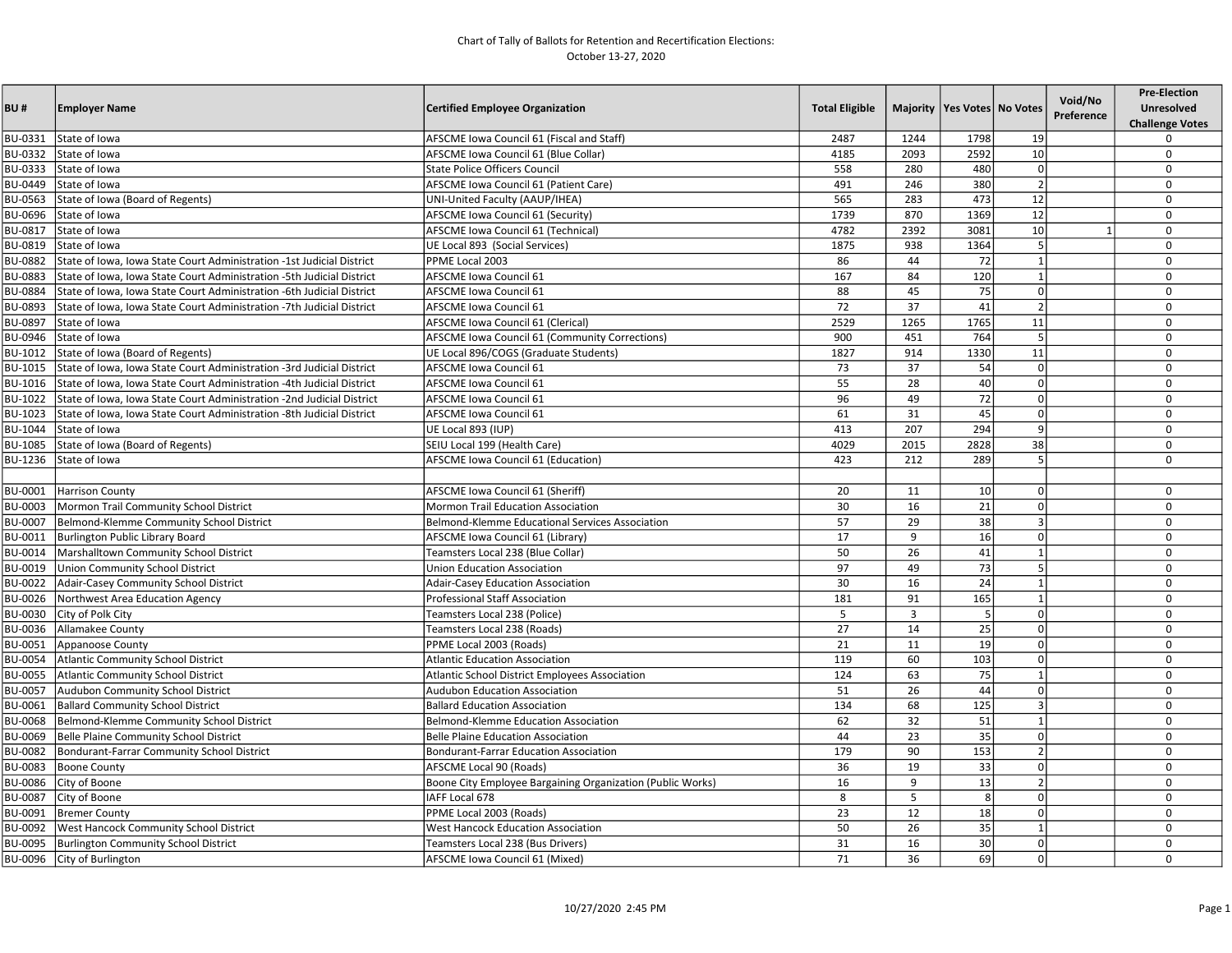| BU-0097 | City of Burlington                               | IAFF Local 301                                                  | 42             | 22             | 42             | $\mathsf 0$    | $\mathbf 0$ |
|---------|--------------------------------------------------|-----------------------------------------------------------------|----------------|----------------|----------------|----------------|-------------|
| BU-0100 | Calhoun County                                   | CWA Local 7173 (Roads)                                          | 18             | 10             | 11             | $\Omega$       | $\mathbf 0$ |
| BU-0102 | Riverside Community School District              | Riverside Education Association                                 | 73             | 37             | 48             | $\overline{4}$ | $\mathbf 0$ |
| BU-0113 | City of Cedar Rapids                             | AFSCME Local 620 (Mixed)                                        | 369            | 185            | 338            | $\mathbf{1}$   | 0           |
| BU-0114 | Cedar Falls Community School District            | Teamsters Local 238 (Blue Collar)                               | 51             | 26             | 41             | $\Omega$       | $\mathbf 0$ |
| BU-0115 | <b>Cass County</b>                               | AFSCME Iowa Council 61 (Sheriff)                                | 16             | 9              | 13             | $\mathbf{1}$   | $\mathbf 0$ |
| BU-0117 | Cedar Falls Community School District            | <b>Cedar Falls Education Association</b>                        | 453            | 227            | 422            | 5              | $\mathbf 0$ |
| BU-0124 | Central DeWitt Community School District         | SEIU Local 199 (Custodial)                                      | 9              | 5              | $\overline{7}$ | $\mathbf 0$    | $\mathbf 0$ |
| BU-0125 | Central DeWitt Community School District         | Central DeWitt Education Association                            | 135            | 68             | 121            | $\mathbf 0$    | $\mathbf 0$ |
| BU-0126 | Central DeWitt Community School District         | Central School Food Service Association (DeWitt)                | 23             | 12             | 21             | $\mathsf 0$    | 0           |
| BU-0128 | Central Community School District (Elkader)      | Central Clayton Community Education Association (Elkader)       | 38             | 20             | 32             | $\overline{2}$ | $\mathbf 0$ |
| BU-0134 | City of Charles City                             | Teamsters Local 238 (Police)                                    | 17             | $\mathsf{q}$   | 14             | $\Omega$       | $\mathbf 0$ |
| BU-0136 | City of Hampton                                  | Teamsters Local 238 (Police)                                    | 6              | $\overline{a}$ | $6 \mid$       | $\Omega$       | $\mathbf 0$ |
| BU-0140 | Cherokee Community School District               | <b>Cherokee Education Association</b>                           | 85             | 43             | 78             | $\mathbf{1}$   | $\mathbf 0$ |
| BU-0141 | City of Cherokee                                 | <b>Cherokee Policemen's Association</b>                         | 4              | 3              | $\overline{4}$ | $\mathsf 0$    | $\mathbf 0$ |
| BU-0146 | Johnson County                                   | PPME Local 2003 (Courthouse)                                    | 69             | 35             | 25             | $\mathbf{1}$   | $\mathbf 0$ |
| BU-0158 | City of Clinton                                  | AFSCME Iowa Council 61 (Mixed)                                  | 55             | 28             | 40             | $\mathbf 0$    | $\mathbf 0$ |
| BU-0159 | City of Clinton                                  | AFF Local 609                                                   | 38             | 20             | 37             | $\mathbf 0$    | $\mathbf 0$ |
| BU-0162 | City of Clinton                                  | Clinton Police Department Bargaining Unit                       | 43             | 22             | 40             | $\mathbf 0$    | $\mathbf 0$ |
| BU-0170 | Collins-Maxwell Community School District        | <b>Collins-Maxwell Education Association</b>                    | 39             | 20             | 34             | $\mathbf 0$    | $\mathbf 0$ |
| BU-0172 | Coon Rapids-Bayard Community School District     | Coon Rapids-Bayard Education Association                        | 44             | 23             | 42             | $\mathsf 0$    | 0           |
| BU-0185 | City of Creston                                  | Teamsters Local 238 (Police)                                    | 14             | 8              | 10             | $\mathbf 0$    | $\mathbf 0$ |
| BU-0189 | City of Davenport                                | Teamsters Local 238 (Blue Collar)                               | 179            | 90             | 120            | $\overline{2}$ | $\mathbf 0$ |
| BU-0194 | Floyd County                                     | Floyd County Deputy Sheriff's Association                       | 10             | 6              | 10             | $\mathbf 0$    | $\mathbf 0$ |
| BU-0198 | Decatur County                                   | PPME Local 2003 (Roads)                                         | 22             | 12             | 20             | $\mathbf 0$    | $\mathbf 0$ |
| BU-0199 | Delwood Community School District                | <b>Delwood Education Association</b>                            | 16             | 9              | 13             | $\Omega$       | $\mathbf 0$ |
| BU-0200 | <b>Delaware County</b>                           | AFSCME Local 1835 (Roads)                                       | 25             | 13             | 19             | $\mathbf{1}$   | 0           |
| BU-0203 | City of Des Moines                               | Des Moines Police Bargaining Unit Association                   | 265            | 133            | 252            | $\Omega$       | 0           |
| BU-0209 | <b>City of Des Moines</b>                        | Central Iowa Public Employees Council                           | 451            | 226            | 332            | $\mathbf{1}$   | $\mathbf 0$ |
| BU-0218 | Boyer Valley Community School District           | <b>Boyer Valley Education Association</b>                       | 40             | 21             | 36             | $\mathsf 0$    | $\mathbf 0$ |
| BU-0220 | Dubuque Community School District                | SEIU Local 199 (Building and Grounds)                           | 88             | 45             | 68             | $\overline{2}$ | $\mathbf 0$ |
| BU-0223 | Dubuque Community School District                | Teamsters Local 120 (Secretaries and Administrative Assistants) | 17             | 9              | $11\,$         | $\overline{3}$ | $\mathbf 0$ |
| BU-0224 | Dubuque Community School District                | Teamsters Local 120 (Bus Drivers and Attendants)                | 105            | 53             | 74             | $\overline{3}$ | $\mathbf 0$ |
| BU-0237 | City of Carlisle                                 | Teamsters Local 238 (Police)                                    | 6              | $\overline{4}$ | - 5 I          | $\mathbf 0$    | $\mathbf 0$ |
| BU-0247 | English Valleys Community School District        | <b>English Valleys Education Association</b>                    | 42             | 22             | 40             | $\overline{2}$ | $\mathbf 0$ |
| BU-0252 | City of Evansdale                                | Teamsters Local 238 (Police)                                    | 9              | 5              | $\overline{9}$ | $\mathbf 0$    | $\mathbf 0$ |
| BU-0256 | <b>Fremont County</b>                            | Teamsters Local 238 (Sheriff)                                   | 25             | 13             | 25             | $\mathsf 0$    | $\mathbf 0$ |
| BU-0260 | City of Fort Dodge                               | PPME Local 2003 (Police)                                        | 37             | 19             | 26             | $\overline{2}$ | 0           |
| BU-0262 | Fort Madison Municipal Water Works               | Teamsters Local 238 (Mixed)                                     | $\overline{7}$ | 4              | 5              | $\Omega$       | 0           |
| BU-0267 | Forest City Community School District            | Forest City Education Association                               | 99             | 50             | 83             | $\overline{2}$ | $\mathbf 0$ |
| BU-0285 | City of Grinnell                                 | Teamsters Local 238 (Police)                                    | 6              | $\overline{a}$ | 5              | $\Omega$       | $\mathbf 0$ |
| BU-0287 | <b>Griswold Community School District</b>        | <b>Griswold Community Education Association</b>                 | 43             | 22             | 37             | $\mathbf 0$    | $\mathbf 0$ |
| BU-0289 | Grinnell-Newburg Community School District       | Grinnell-Newburg Education Association                          | 203            | 102            | 162            | $\mathsf 0$    | $\mathbf 0$ |
| BU-0290 | Grinnell-Newburg Community School District       | Physical Plant Employees (Blue Collar)                          | 13             | $\overline{7}$ | 11             | $\mathsf 0$    | $\mathbf 0$ |
| BU-0293 | City of Postville                                | Teamsters Local 238 (Mixed)                                     | $\overline{7}$ | $\overline{a}$ | 7              | $\mathsf 0$    | 0           |
| BU-0295 | Guthrie Center Community School District         | <b>Guthrie Center Education Association</b>                     | 50             | 26             | 43             | $\Omega$       | $\mathbf 0$ |
| BU-0298 | Hamburg Community School District                | Hamburg Education Association                                   | 15             | 8              | 13             | $\mathbf 0$    | $\mathbf 0$ |
| BU-0299 | Osceola County                                   | AFSCME Iowa Council 61 (Sheriff)                                | 16             | 9              | 16             | $\mathsf 0$    | 0           |
| BU-0300 | Hartley-Melvin-Sanborn Community School District | Hartley-Melvin-Sanborn Education Association                    | 59             | 30             | 52             | $\mathbf{1}$   | $\mathbf 0$ |
| BU-0312 | Humboldt County                                  | AFSCME Local 1796 (Roads)                                       | 16             | 9              | 8              | 5              | $\mathbf 0$ |
|         | BU-0336 City of Iowa City                        | AFSCME Local 183 (Mixed)                                        | 270            | 136            | 222            | 0              | 0           |
|         |                                                  |                                                                 |                |                |                |                |             |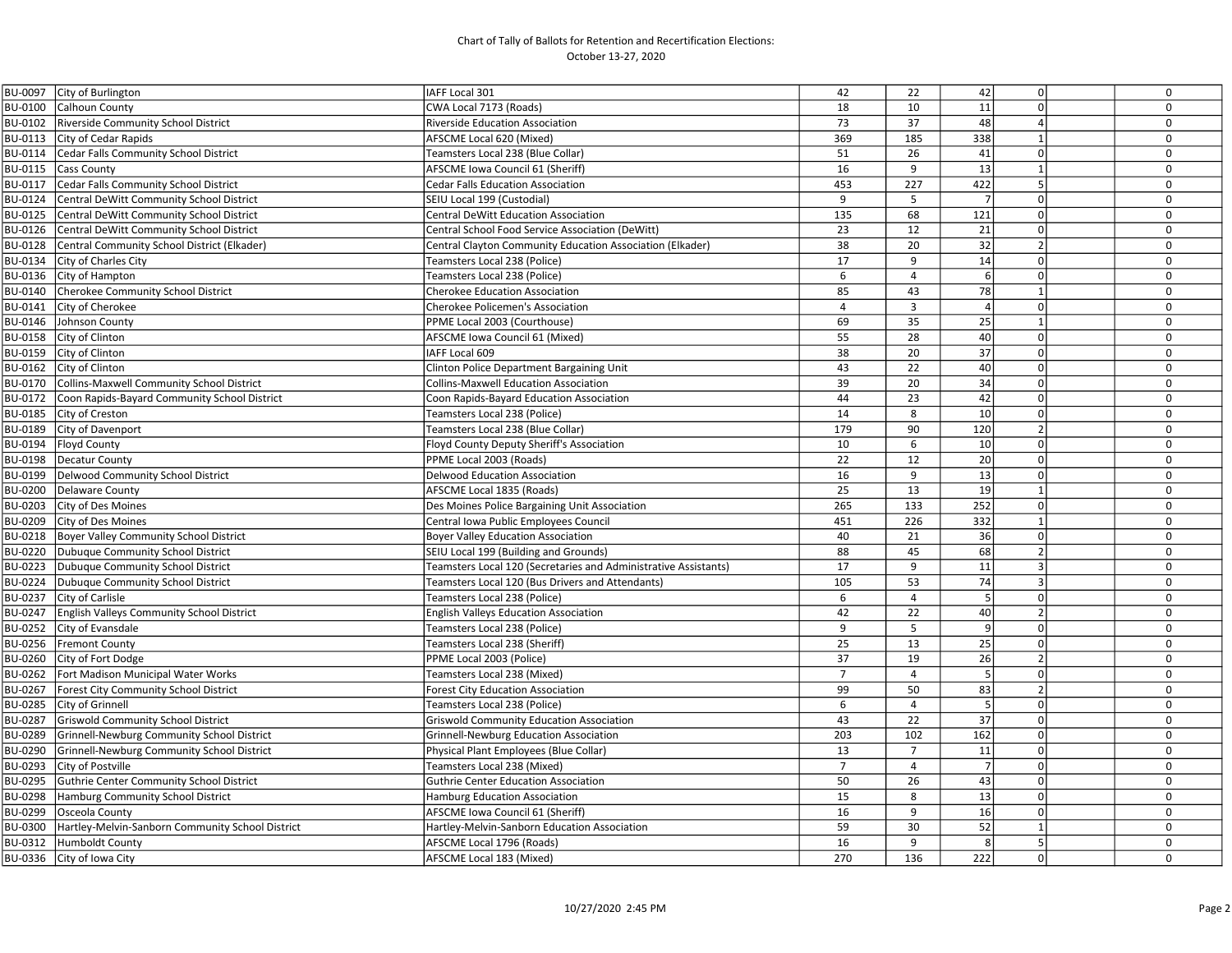| BU-0337        | lowa City Library Board                                | AFSCME Local 183 (Library)                                 | 37             | 19             | 36              | $\mathbf 0$    | 0            |
|----------------|--------------------------------------------------------|------------------------------------------------------------|----------------|----------------|-----------------|----------------|--------------|
| BU-0340        | Jackson County                                         | Teamsters Local 120 (Roads)                                | 28             | 15             | 27              | $\Omega$       | $\mathbf 0$  |
| BU-0343        | Jesup Community School District                        | Jesup Education Association                                | 74             | 38             | 64              | $\Omega$       | $\mathbf 0$  |
| BU-0344        | Johnson County                                         | AFSCME Local 183 (Social Services)                         | 15             | 8              | 15              | $\Omega$       | $\mathbf 0$  |
| BU-0345        | Johnson County                                         | PPME Local 2003 (Roads)                                    | 38             | 20             | 33              | $\Omega$       | $\mathbf 0$  |
| BU-0347        | Johnson County                                         | AFSCME Local 183 (Ambulance)                               | 67             | 34             | 53              | $\mathbf{1}$   | $\mathbf 0$  |
| BU-0362        | <b>Clinton County Communications Commission</b>        | PPME Local 2003 (Dispatchers)                              | 14             | 8              | 12              | $\Omega$       | $\mathbf 0$  |
| BU-0368        | LeMars Community School District                       | LeMars Community Education Association                     | 149            | 75             | 109             | 6              | $\pmb{0}$    |
| BU-0372        | Lenox Community School District                        | Lenox Education Association                                | 47             | 24             | 42              | $\mathbf 0$    | $\mathbf 0$  |
| BU-0376        | Linn County                                            | AFSCME Local 231 (Professional)                            | 112            | 57             | 97              | $\mathbf{1}$   | $\mathbf{0}$ |
| BU-0377        | Linn County                                            | <b>AFSCME Local 231 (Maintenance)</b>                      | 114            | 58             | 94              | $\Omega$       | $\mathbf{0}$ |
| BU-0386        | <b>Webster County</b>                                  | Teamsters Local 238 (Sheriff)                              | 15             | 8              | 14              | $\Omega$       | $\mathbf 0$  |
| BU-0392        | <b>Madison County</b>                                  | AFSCME Local 2919 (Roads)                                  | 25             | 13             | 19              | $\mathbf 0$    | $\mathbf 0$  |
| BU-0393        | Madrid Community School District                       | Madrid Education Association                               | 62             | 32             | 56              | $\mathbf 0$    | $\mathbf 0$  |
| <b>BU-0400</b> | City of Marion                                         | AFSCME Local 231 (Mixed)                                   | 52             | 27             | 42              | $\Omega$       | $\pmb{0}$    |
| BU-0401        | City of Marion                                         | Marion Policemen's Protective Association                  | 38             | 20             | $\overline{32}$ | $\Omega$       | $\mathbf 0$  |
| BU-0402        | City of Marion                                         | Marion Professional Firefighters Local Union 1937          | 34             | 18             | 33              | $\Omega$       | $\mathbf 0$  |
| BU-0404        | Marshalltown Community School District                 | Marshalltown Education Association                         | 432            | 217            | 357             | $\overline{2}$ | $\mathbf 0$  |
| BU-0416        | Melcher-Dallas Community School District               | <b>Melcher-Dallas Education Association</b>                | 31             | 16             | 21              | $\mathbf{1}$   | $\mathbf 0$  |
| BU-0425        | Crawford County                                        | Teamsters Local 554 (Sheriff)                              | 15             | 8              | 9               | $\mathbf 0$    | $\mathbf 0$  |
| BU-0426        | Monticello Community School District                   | Monticello Education Association                           | 88             | 45             | 76              | $\Omega$       | 0            |
| BU-0427        | Montezuma Community School District                    | Montezuma Education Association                            | 46             | 24             | 40              | $\overline{a}$ | $\mathbf 0$  |
| BU-0430        | Mount Vernon Community School District                 | Mount Vernon Education Association                         | 107            | 54             | 96              | $\overline{3}$ | $\mathbf 0$  |
| BU-0432        | <b>Stuart Municipal Utilities</b>                      | <b>IBEW Local 55 (Public Works)</b>                        | $\overline{4}$ | $\overline{3}$ | $\overline{3}$  | $\Omega$       | $\mathbf 0$  |
| BU-0434        | City of Waukon                                         | Teamsters Local 238 (Police)                               | 3              | $\overline{2}$ | 0               | $\Omega$       | $\mathbf 0$  |
| BU-0435        | City of Waukon                                         | Teamsters Local 238 (Public Works)                         | 8              | 5              | 8 <sup>1</sup>  | $\mathbf 0$    | $\mathbf 0$  |
| BU-0453        | Lee County Public Safety Answering Point Association B | PPME Local 2003 (Dispatchers)                              | 12             | $\overline{7}$ | 7 <sup>1</sup>  | $\overline{a}$ | $\Omega$     |
| BU-0465        | Northwood-Kensett Community School District            | Northwood-Kensett Education Association                    | 46             | 24             | $\overline{38}$ | $\mathbf{1}$   | $\mathbf 0$  |
| BU-0469        | Oelwein Community School District                      | Oelwein Education Association                              | 102            | 52             | 78              | $\mathbf 0$    | $\mathbf 0$  |
| BU-0476        | Oskaloosa Community School District                    | Oskaloosa Education Association                            | 178            | 90             | 164             | $\overline{3}$ | $\mathbf 0$  |
| BU-0488        | South O'Brien Community School District                | South O'Brien Education Association                        | 56             | 29             | 48              | $\Omega$       | $\mathbf 0$  |
| BU-0489        | Pekin Community School District                        | Pekin Education Association                                | 58             | 30             | 46              | $\overline{3}$ | $\mathbf 0$  |
| BU-0491        | City of Osage                                          | PPME Local 2003 (Mixed)                                    | 8              | 5              | 6               | $\overline{2}$ | $\mathbf 0$  |
| BU-0497        | Pocahontas County                                      | CWA Local 7173 (Roads)                                     | 21             | 11             | 12              | $\overline{3}$ | $\mathbf 0$  |
| BU-0504        | Pottawattamie County                                   | AFSCME Local 2364 (Roads)                                  | 53             | 27             | 48              | $\Omega$       | $\mathbf 0$  |
| BU-0509        | Red Oak Community School District                      | <b>Red Oak Education Association</b>                       | 86             | 44             | 55              | 5              | $\mathbf 0$  |
| BU-0516        | Roland-Story Community School District                 | Roland-Story Education Association                         | 82             | 42             | 79              | $\overline{2}$ | $\mathbf 0$  |
| BU-0523        | Saydel Community School District                       | Saydel Education Association                               | 119            | 60             | 98              | $\Omega$       | $\mathbf 0$  |
| BU-0524        | Saydel Community School District                       | PPME Local 2003 (Mixed)                                    | 73             | 37             | 62              | $\Omega$       | $\mathbf 0$  |
| BU-0532        | Seymour Community School District                      | Seymour Education Association                              | 27             | 14             | 26              | $\Omega$       | $\mathbf 0$  |
| BU-0537        | <b>West Fork Community School District</b>             | <b>West Fork Education Association</b>                     | 61             | 31             | 58              | $\mathbf 0$    | $\mathbf 0$  |
| BU-0539        | Sibley-Ocheydan Community School District              | Sibley-Ocheydan Education Association                      | 67             | 34             | 66              | $\mathbf 0$    | $\mathbf 0$  |
| BU-0542        | City of Sioux City                                     | AFSCME Local 212 (Mixed)                                   | 247            | 124            | 222             | $\mathbf 0$    | $\mathbf 0$  |
| BU-0556        | City of Spencer                                        | Spencer Employees Association, Incorporated (Public Works) | 35             | 18             | 24              | $\Omega$       | $\Omega$     |
| BU-0560        | St. Ansgar Community School District                   | St. Ansgar Education Association                           | 49             | 25             | 41              | $\Omega$       | $\mathbf 0$  |
| BU-0572        | <b>Tipton Community School District</b>                | <b>Tipton Education Association</b>                        | 77             | 39             | 72              | $\Omega$       | $\mathbf 0$  |
| BU-0574        | <b>Treynor Community School District</b>               | Treynor Education Association                              | 57             | 29             | 44              | $\mathbf{1}$   | $\mathbf 0$  |
| BU-0580        | Underwood Community School District                    | Underwood Education Association                            | 52             | 27             | 45              | $\mathbf 0$    | $\mathbf 0$  |
| BU-0581        | United Community School District                       | <b>Unifac Education Association</b>                        | 32             | 17             | 27              | $\mathbf{1}$   | $\mathsf 0$  |
| BU-0582        | <b>Union County</b>                                    | Teamsters Local 238 (Sheriff)                              | 12             | $\overline{7}$ | 10              | $\Omega$       | $\Omega$     |
| BU-0583        | Maquoketa Community School District                    | SEIU Local 199 (Custodians)                                | 10             | 6              | 0 <sup>l</sup>  | $\mathbf 0$    | 0            |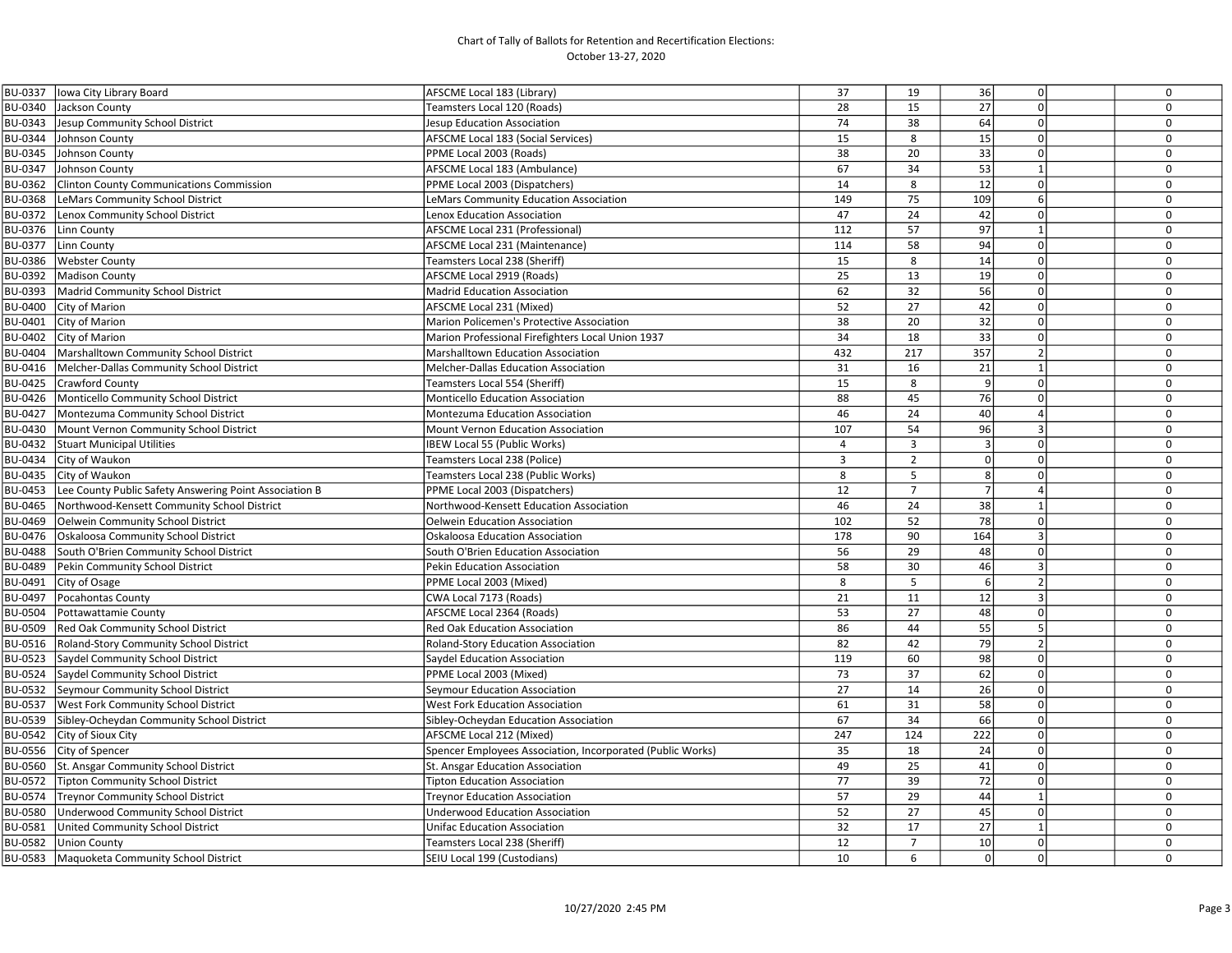| BU-0586 City of Urbandale                                                  | Construction and Public Employees LiUNA Local 177                    | 37             | 19             | 32              | $\mathbf{1}$   | $\mathbf 0$  |
|----------------------------------------------------------------------------|----------------------------------------------------------------------|----------------|----------------|-----------------|----------------|--------------|
| BU-0593<br>City of Urbandale                                               | Urbandale Professional Peace Officers Association                    | 39             | 20             | $\overline{38}$ | $\Omega$       | $\mathbf 0$  |
| BU-0597<br><b>WACO Community School District</b>                           | <b>WACO Education Association</b>                                    | 54             | 28             | 46              | $\mathbf{1}$   | $\Omega$     |
| BU-0598<br><b>Wapello County</b>                                           | Teamsters Local 238 (Sheriff)                                        | 42             | 22             | $\overline{33}$ | $\Omega$       | $\mathbf 0$  |
| BU-0599<br><b>Wapello County</b>                                           | AFSCME Local 616 (Roads)                                             | 26             | 14             | 25              | $\Omega$       | $\mathbf 0$  |
| BU-0617<br>City of Webster City                                            | Iowa State Policemen's Association Local 32                          | 17             | 9              | 17              | $\mathbf 0$    | $\mathbf 0$  |
| BU-0622<br>Plymouth County                                                 | Plymouth County Secondary Road Employees                             | 34             | 18             | 27              | $\mathbf 0$    | $\mathbf 0$  |
| BU-0640 City of Winterset                                                  | Teamsters Local 238 (Mixed)                                          | 20             | 11             | 16              | $\mathbf{1}$   | $\mathbf 0$  |
| BU-0643<br>Linn-Mar Community School District                              | Linn-Mar Secretarial and Educational Assistant Association (Support) | 273            | 137            | 197             | 6              | $\mathbf 0$  |
| BU-0651<br>City of Burlington                                              | CWA Local 7176 (Police)                                              | 41             | 21             | 41              | $\mathbf 0$    | $\mathbf 0$  |
| City of Fort Madison<br>BU-0655                                            | PPME Local 2003 (Police)                                             | 11             | 6              | $\overline{9}$  | $\Omega$       | $\mathbf 0$  |
| BU-0669<br>Iowa County                                                     | Teamsters Local 238 (Roads)                                          | 32             | 17             | 29              | $\Omega$       | $\mathbf 0$  |
| BU-0670<br>Maquoketa Community School District                             | SEIU Local 199 (Bus Drivers)                                         | 10             | 6              | $\overline{7}$  | $\Omega$       | $\mathbf 0$  |
| BU-0674<br>Crawford County                                                 | Crawford County Highway and Engineering Employees                    | 26             | 14             | 19              | $\Omega$       | $\mathbf 0$  |
| BU-0683<br>Linn County                                                     | AFSCME Local 231 (Para Professional)                                 | 118            | 60             | 94              | $\mathbf{1}$   | $\mathbf 0$  |
| BU-0684<br>Linn County                                                     | AFSCME Local 231 (Clerical)                                          | 109            | 55             | 100             | $\mathbf 0$    | $\mathbf 0$  |
| BU-0686<br><b>Harrison County</b>                                          | AFSCME Local 2770 (Roads)                                            | 27             | 14             | 22              | $\mathbf 0$    | $\mathbf 0$  |
| BU-0690<br>City of Storm Lake                                              | Teamsters Local 554 (Police)                                         | 13             | $\overline{7}$ | 12              | $\Omega$       | $\Omega$     |
| BU-0701<br>Odebolt Arthur Battle Creek-Ida Grove Community School District | Odebolt Arthur Battle Creek-Ida Grove Education Association          | 88             | 45             | 70              | $\Omega$       | $\mathbf 0$  |
| BU-0702<br>Howard-Winneshiek Community School District                     | Howard Winneshiek Clerical Association                               | 40             | 21             | 36              | $\Omega$       | $\mathbf 0$  |
| Cedar Falls Community School District<br>BU-0706                           | Cedar Falls Educational Support Professionals                        | 205            | 103            | 153             | 9              | $\mathbf 0$  |
| <b>Wapello County</b><br>BU-0711                                           | Teamsters Local 238 (Mixed)                                          | 16             | 9              | 13              | $\mathbf 0$    | $\mathbf 0$  |
| Red Oak Community School District<br>BU-0720                               | Red Oak Support Staff Association                                    | 41             | 21             | $\overline{25}$ | $\Omega$       | $\mathbf 0$  |
| Muscatine County<br>BU-0733                                                | Teamsters Local 238 (Roads)                                          | 23             | 12             | 22              | $\Omega$       | $\mathbf 0$  |
| City of Shenandoah<br>BU-0735                                              | Teamsters Local 238 (Mixed)                                          | 29             | 15             | 19              | $\Omega$       | $\mathbf 0$  |
| BU-0738<br>Marshalltown Community School District                          | Teamsters Local 238 (Nutrition)                                      | 51             | 26             | 38              | $\Omega$       | $\mathbf 0$  |
| BU-0747<br>Northwest Area Education Agency                                 | Associate Professional Staff Association (Mixed)                     | 47             | 24             | 41              | $\mathbf{1}$   | $\mathbf{0}$ |
| BU-0751<br>City of Altoona                                                 | Teamsters Local 238 (Police)                                         | 24             | 13             | $\overline{22}$ | $\mathbf{1}$   | $\mathbf 0$  |
| BU-0753<br><b>Great River Regional Waste Authority</b>                     | AFSCME Iowa Council 61 (Blue Collar)                                 | 10             | 6              | $\overline{9}$  | $\Omega$       | $\Omega$     |
| BU-0754<br>City of Fort Madison                                            | Fort Madison Firefighters Association Local 607                      | 9              | 5              | 9               | $\mathbf 0$    | $\mathbf 0$  |
| BU-0761<br>City of Arnolds Park                                            | Arnolds Park City Employees                                          | 9              | 5              | $\overline{7}$  | $\mathbf 0$    | $\mathbf 0$  |
| BU-0764<br>City of Charles City                                            | Teamsters Local 238 (Public Works)                                   | 12             | $\overline{7}$ | 11              | $\mathbf 0$    | $\mathbf 0$  |
| BU-0769<br><b>Fayette County</b>                                           | Teamsters Local 238 (Conservation)                                   | 9              | 5              | $\Omega$        | $\Omega$       | $\mathbf 0$  |
| BU-0786<br><b>Clinton County</b>                                           | PPME Local 2003 (Roads)                                              | 31             | 16             | $\overline{4}$  | $\Omega$       | $\mathbf 0$  |
| BU-0789<br>City of Williamsburg                                            | Teamsters Local 238 (Mixed)                                          | $\overline{3}$ | $\overline{2}$ | $\overline{3}$  | $\mathbf 0$    | $\mathbf 0$  |
| BU-0807<br>City of Lake View                                               | AFSCME Iowa Council 61 (Mixed)                                       | 9              | 5              | 9               | $\mathbf 0$    | $\mathbf 0$  |
| BU-0814   Davenport Public Library                                         | AFSCME Iowa Council 61 (Library)                                     | 42             | 22             | 38              | $\Omega$       | $\mathbf 0$  |
| BU-0815 City of Davenport                                                  | AFSCME Iowa Council 61 (Mixed)                                       | 104            | 53             | 93              | $\overline{3}$ | $\mathbf 0$  |
| BU-0820 City of Creston                                                    | Teamsters Local 238 (Fire)                                           | $\overline{2}$ | $\overline{2}$ | $\overline{2}$  | $\mathbf 0$    | $\mathbf 0$  |
| BU-0830<br>Chickasaw County                                                | <b>IUOE Local 234 (Roads)</b>                                        | 21             | 11             | 18              | $\Omega$       | $\mathbf 0$  |
| BU-0833<br>Allamakee County                                                | Teamsters Local 238 (Sheriff)                                        | 18             | 10             | 17              | $\Omega$       | $\mathbf 0$  |
| <b>BU-0834</b><br><b>Wayne County</b>                                      | PPME Local 2003 (Roads)                                              | 16             | 9              | 13              | $\Omega$       | $\mathbf 0$  |
| BU-0845<br>Newton Waterworks                                               | Newton Water Works Employees                                         | 9              | 5              | 9               | $\Omega$       | $\mathbf 0$  |
| BU-0852<br><b>Clayton County</b>                                           | Teamsters Local 238 (Roads)                                          | 32             | 17             | $\overline{27}$ | $\mathbf{1}$   | $\mathbf 0$  |
| BU-0853<br>City of Charles City                                            | Teamsters Local 238 (Fire)                                           | $\overline{2}$ | $\overline{2}$ | $\overline{2}$  | $\mathbf 0$    | $\mathbf 0$  |
| <b>BU-0854</b><br><b>Emmet County</b>                                      | AFSCME Iowa Council 61 (Dispatchers)                                 | $\overline{4}$ | $\overline{3}$ | $\overline{4}$  | $\Omega$       | $\mathbf 0$  |
| BU-0862<br>City of Eldridge                                                | Eldridge Public Safety Bargaining Unit                               | 8              | 5              | 8               | $\Omega$       | $\mathbf 0$  |
| BU-0868<br>City of Marshalltown Municipal Water Works                      | Teamsters Local 238 (Water Works)                                    | 14             | 8              | 11              | $\Omega$       | $\mathbf 0$  |
| BU-0876   Fort Dodge Community School District                             | Fort Dodge Community School District Maintenance Employee Bargaining | 28             | 15             | 22              | $\Omega$       | $\mathsf 0$  |
|                                                                            | Unit (Bus Drivers)                                                   |                |                |                 |                |              |
| BU-0880   Delaware County                                                  | AFSCME Iowa Council 61 (Sheriff)                                     | 19             | 10             | 17              | $\mathbf 0$    | $\mathbf 0$  |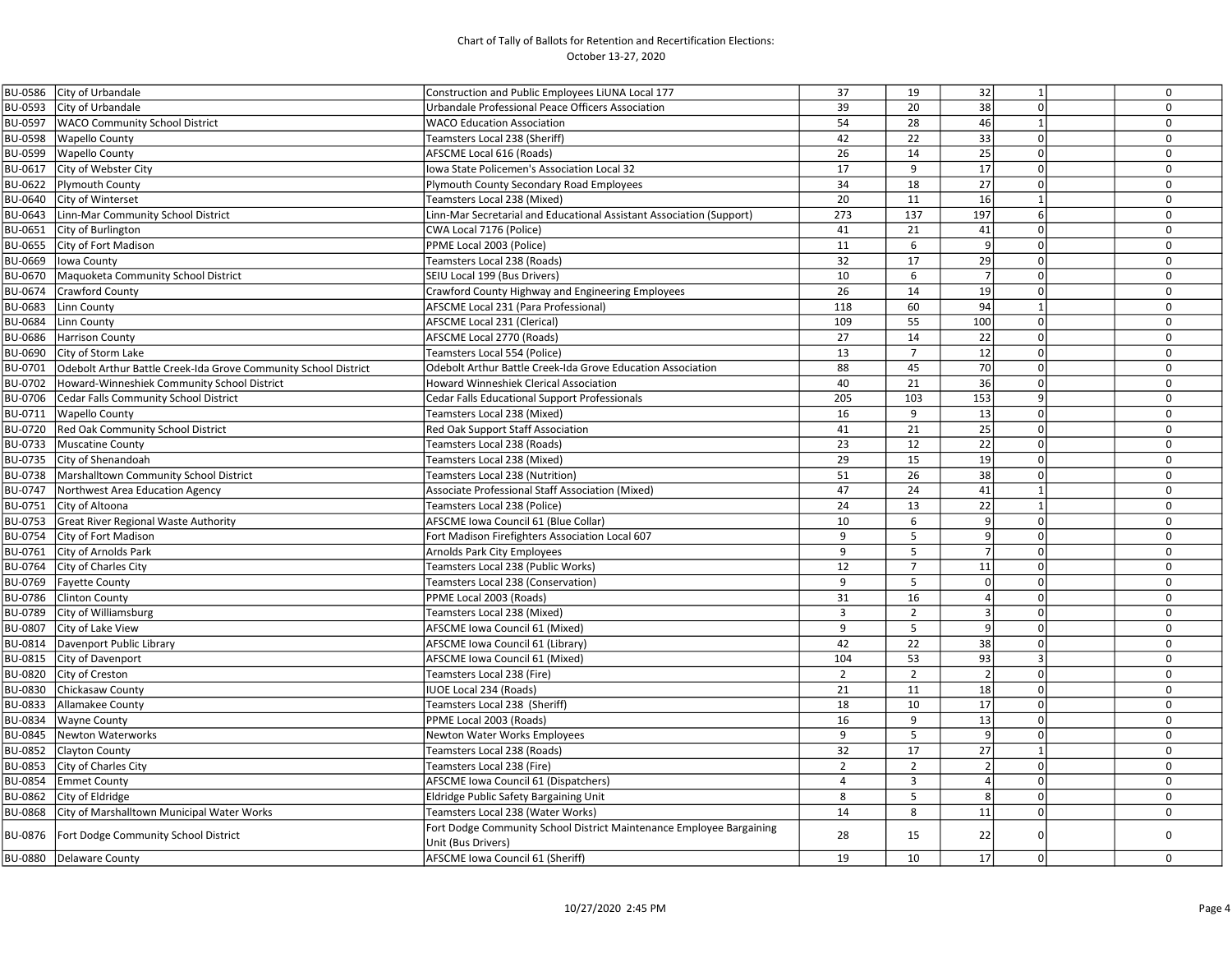| <b>BU-0889</b> | <b>Clinton County</b>                                  | Clinton County Sheriff's Office Employee Union    | 35             | 18             | 33               | $\Omega$                 | $\mathbf 0$ |
|----------------|--------------------------------------------------------|---------------------------------------------------|----------------|----------------|------------------|--------------------------|-------------|
| <b>BU-0894</b> | <b>PCM Community School District</b>                   | PCM Education Association                         | 89             | 45             | 76               | $\overline{\phantom{a}}$ | $\mathbf 0$ |
|                | BU-0905 City of Perry                                  | AFSCME Iowa Council 61 (Public Works)             | 17             | 9              | 12               | $\Omega$                 | $\mathbf 0$ |
| BU-0909        | Chickasaw County                                       | Teamsters Local 238 (Sheriff)                     | 15             | 8              | 15               | $\mathbf 0$              | $\mathbf 0$ |
| BU-0913        | Humboldt County                                        | AFSCME Local 1796 (Courthouse)                    | 17             | 9              | 11               | $\mathbf{1}$             | $\Omega$    |
|                | BU-0925 East Mills Community School District           | <b>East Mills Education Association</b>           | 46             | 24             | 36               | $\Omega$                 | $\mathbf 0$ |
|                | BU-0926 City of Denison                                | Denison Police Association                        | 29             | 15             | 16               | $\overline{3}$           | $\mathbf 0$ |
| BU-0928        | City of Oskaloosa                                      | PPME Local 2003 (Police)                          | 11             | 6              | $\overline{9}$   | $\Omega$                 | $\mathbf 0$ |
| BU-0930        | <b>Story County</b>                                    | PPME Local 2003 (Sheriff)                         | 69             | 35             | 59               | $\overline{3}$           | $\mathbf 0$ |
|                | BU-0931 City of LeClaire                               | LeClaire, Iowa, Public Safety Association         | 8              | 5              | 8                | $\Omega$                 | $\mathbf 0$ |
|                | BU-0934 Franklin County                                | PPME Local 2003 (Roads)                           | 25             | 13             | 16               | $\Omega$                 | $\mathbf 0$ |
|                | BU-0944 Story County                                   | PPME Local 2003 (Roads)                           | 27             | 14             | 19               | $\Omega$                 | $\mathbf 0$ |
|                | BU-0948   Marshalltown Community School District       | Teamsters Local 238 (Bus Drivers)                 | 56             | 29             | 27               |                          | $\mathbf 0$ |
| BU-0951        | <b>Eldridge Utility Board</b>                          | <b>Eldridge Iowa Employees Association</b>        | 18             | 10             | 17               | $\mathbf{1}$             | $\mathbf 0$ |
| BU-0953        | City of Sheldon                                        | <b>AFSCME Iowa Council 61</b>                     | 13             | 7              | 11               | $\Omega$                 | $\mathbf 0$ |
| BU-0967        | Humboldt County Public Safety Commission               | AFSCME Iowa Council 61 (Dispatchers)              | 5              | $\overline{3}$ | 5                | $\Omega$                 | $\mathbf 0$ |
|                | BU-0978 City of Forest City                            | AFSCME Iowa Council 61 (Police)                   | 5              | $\overline{3}$ | 5 <sub>l</sub>   | $\Omega$                 | $\mathbf 0$ |
|                | BU-0979 City of Perry                                  | AFSCME Iowa Council 61 (Library)                  | $\overline{3}$ | $\overline{2}$ | 3                | $\mathbf 0$              | $\mathbf 0$ |
| BU-0983        | City of LeClaire                                       | AFSCME Iowa Council 61 (Mixed)                    | 15             | 8              | 14               | $\mathbf 0$              | $\mathbf 0$ |
| BU-1000        | Hamilton County Public Hospital                        | CWA Local 7108                                    | 118            | 60             | 78               | $\Omega$                 | $\mathbf 0$ |
|                | BU-1001   Boone Community School District              | UE Local 893 IUP (Support)                        | 187            | 94             | 126              | $\Omega$                 | $\mathbf 0$ |
|                | BU-1004 City of Mt. Pleasant Municipal Utilities       | <b>IBEW Local 55 (Public Works)</b>               | 26             | 14             | 17               | $\Omega$                 | $\mathbf 0$ |
|                | BU-1011 Emmetsburg Municipal Utilities                 | AFSCME Iowa Council 61 (Utilities)                | $\overline{7}$ | $\overline{4}$ | 6                | $\Omega$                 | $\mathbf 0$ |
|                | BU-1013   Marion County                                | AFSCME Iowa Council 61 (Sheriff)                  | 42             | 22             | 28               | $\overline{3}$           | $\mathbf 0$ |
|                | BU-1017   Madison County                               | AFSCME Iowa Council 61 (Courthouse)               | 8              | 5              | 6                | $\mathbf 0$              | $\mathbf 0$ |
|                | BU-1019 City of Waukee                                 | CWA Local 7102                                    | 77             | 39             | 38               | 31                       | $\mathbf 0$ |
|                | BU-1020 City of Monroe                                 | AFSCME Iowa Council 61 (Mixed)                    | $\overline{3}$ | $\overline{2}$ |                  | $\Omega$                 | $\mathbf 0$ |
|                | BU-1021 City of Oskaloosa                              | PPME Local 2003 (Mixed)                           | 15             | 8              | 12               | $\Omega$                 | $\mathbf 0$ |
|                | BU-1028 Northwest Iowa Youth Emergency Services Center | AFSCME Iowa Council 61 (Youth Workers)            | 5              | 3              | $\overline{3}$   | $\Omega$                 | $\mathbf 0$ |
| BU-1032        | City of Rockford                                       | Teamsters Local 238 (Mixed)                       | $\overline{4}$ | 3              | $\overline{3}$   | $\mathbf{1}$             | $\mathbf 0$ |
|                | BU-1035   Pottawattamie County                         | AFSCME Iowa Council 61 (Courthouse)               | 44             | 23             | 31               | $\Omega$                 | $\Omega$    |
|                | BU-1036 Central DeWitt Community School District       | SEIU Local 199 (Aides)                            | 56             | 29             | $17\,$           | $\Omega$                 | $\mathbf 0$ |
|                | BU-1038 City of Jesup                                  | Teamsters Local 238 (Police)                      | $\overline{7}$ | $\overline{4}$ | $6 \overline{6}$ | $\Omega$                 | $\mathbf 0$ |
| BU-1041        | City of Perry                                          | Teamsters Local 238 (Police)                      | 17             | 9              | 17               | $\Omega$                 | $\mathbf 0$ |
|                | BU-1042   Muscatine County                             | Teamsters Local 238 (Correctional Officers)       | 41             | 21             | 33               | $\Omega$                 | $\mathbf 0$ |
|                | BU-1057   Linn County Conservation Board               | <b>AFSCME Iowa Council 61</b>                     | 29             | 15             | 26               | $\mathbf{1}$             | $\mathbf 0$ |
|                | BU-1060 Harlan Municipal Utilities                     | AFSCME Iowa Council 61 (Mixed)                    | 23             | 12             | 23               | $\Omega$                 | $\mathbf 0$ |
|                | BU-1067   WACO Community School District               | <b>WACO Educational Support Association</b>       | 31             | 16             | 21               | $\mathbf{1}$             | $\mathbf 0$ |
|                | BU-1069 Pottawattamie County                           | Pottawattamie County Deputy Sheriff's Association | 47             | 24             | 38               | $\Omega$                 | $\mathbf 0$ |
| BU-1070        | Muscatine County                                       | AFSCME Iowa Council 61 (Mixed)                    | 13             | $\overline{7}$ | 10               | $\mathbf 0$              | $\mathbf 0$ |
|                | BU-1076 Linn-Mar Community School District             | Linn-Mar Part Time Food Service Association       | 45             | 23             | 26               | $\mathbf 0$              | $\mathbf 0$ |
| BU-1081        | Pottawattamie County                                   | AFSCME Iowa Council 61 (Dispatchers)              | 22             | 12             | 17               | $\Omega$                 | $\Omega$    |
| BU-1083        | Johnson County                                         | PPME Local 2003 (Sheriff)                         | 71             | 36             | 61               | $\Omega$                 | $\mathbf 0$ |
| BU-1087        | Pottawattamie County                                   | Teamsters Local 554 (Detention Officers)          | 81             | 41             | 54               | $\overline{2}$           | $\mathbf 0$ |
| <b>BU-1088</b> | City of Nevada                                         | PPME Local 2003 (Mixed)                           | 23             | 12             | 19               | $\mathbf 0$              | $\mathbf 0$ |
| BU-1089        | City of LaPorte City                                   | Teamsters Local 238                               | 6              | $\overline{4}$ | 5                | $\mathbf 0$              | $\mathbf 0$ |
| BU-1093        | Clayton County                                         | Teamsters Local 238 (Sheriff)                     | 24             | 13             | 19               | $\mathbf{1}$             | 0           |
| BU-1094        | City of Manchester                                     | Teamsters Local 238 (Police)                      | 11             | 6              | $\overline{11}$  | $\Omega$                 | $\mathbf 0$ |
|                | BU-1096   Webster County                               | PPME Local 2003 (Roads)                           | 35             | 18             | 21               | $\Omega$                 | $\mathbf 0$ |
|                | BU-1097 City of Mount Pleasant                         | PPME Local 2003 (Police)                          | 12             | $\overline{7}$ | 10               | $\Omega$                 | $\mathbf 0$ |
|                | BU-1101 City of Hampton                                | Teamsters Local 238 (Public Works)                | 10             | 6              | 7                | 0                        | $\mathbf 0$ |
|                |                                                        |                                                   |                |                |                  |                          |             |